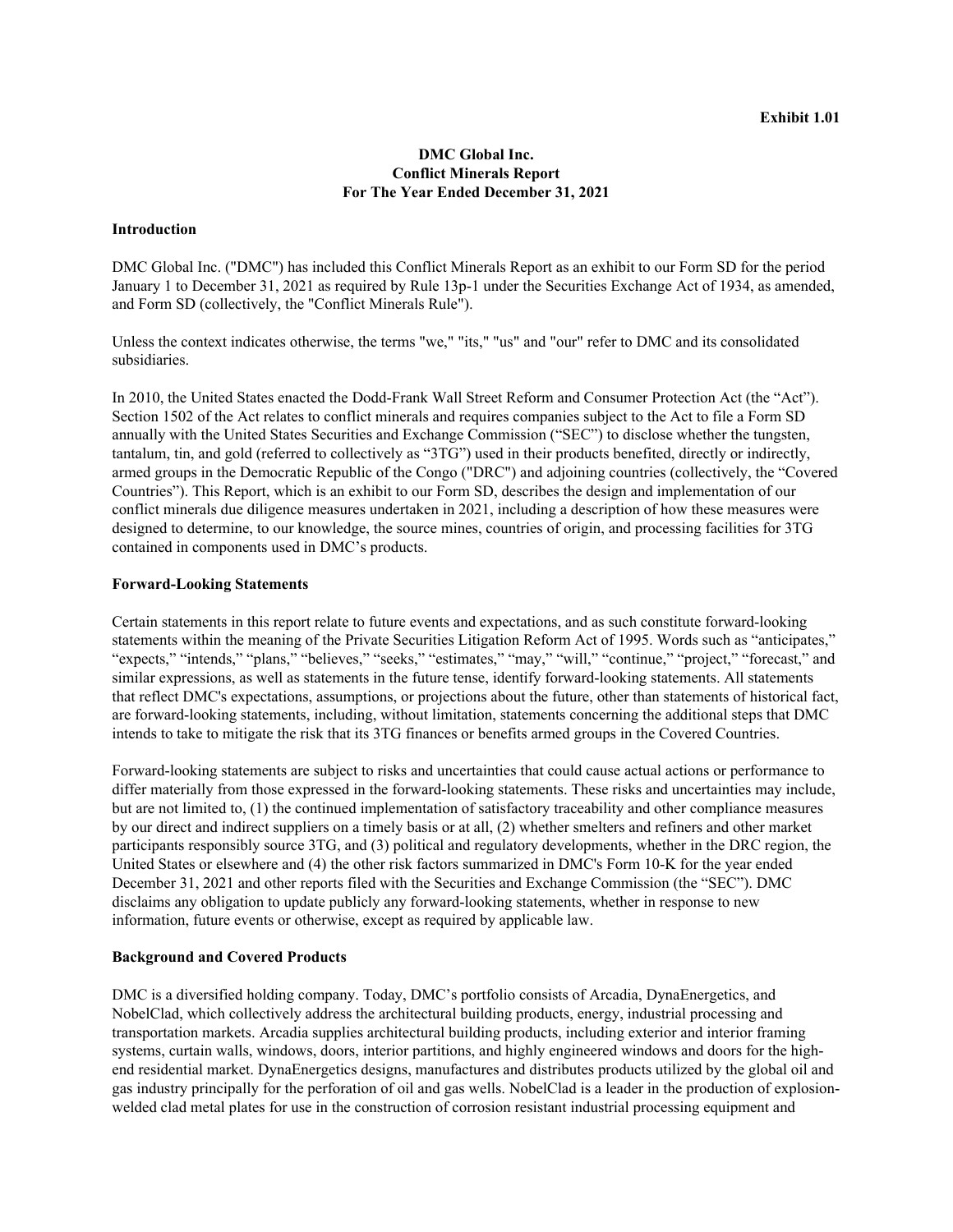specialized transition joints. Both DynaEnergetics and NobelClad operate globally through an international network of manufacturing, distribution and sales facilities.

We are subject to the Conflict Minerals Rule because some products manufactured by our segments contain 3TG that are necessary to the functionality or production of the products. Specifically, some of the clad plates manufactured by NobelClad may include tantalum, which is the only instance where a significant amount of any 3TG is used. Other DMC products may have trace amounts of 3TG, such as in a metal alloy or in weld wire residual which remains in the clad plates produced by NobelClad or in liners, explosive powders, and pastes in products sold by DynaEnergetics. Arcadia does not have 3TG in its products.

## **Our Conflict Minerals Policy**

We previously adopted a conflict mineral policy regarding sourcing of 3TG contained in materials and components supplied to us and communicated this policy to suppliers and members of the public by publishing the policy on our website at https://www.dmcglobal.com/investors/governance. Our policy supports the goal of the Act, which seeks to prevent armed groups engaged in human rights abuses in the Covered Countries from benefiting from the sourcing of 3TG from that region. To further that goal, we request information from our suppliers regarding the source and chain of custody of 3TG contained in the materials and components supplied to us. DMC will endeavor not to use 3TG from mines in the DRC Region where the products do support armed conflict in our products.

# **Reasonable Country of Origin Inquiry Information**

In accordance with the Conflict Minerals Rule, DMC determined that 3TG is necessary to the functionality or production of certain of its products and, accordingly, undertook a reasonable country of origin inquiry ("RCOI"). Our RCOI consisted principally of submitting to suppliers, other than customers, of product components that contain 3TG ("Suppliers") the conflict minerals reporting template (the "Survey") prepared by the Responsible Minerals Initiative ("RMI"). DMC submitted the Survey to all of its Suppliers and then reviewed all responses for completeness, reasonableness, and consistency, and followed up for corrections and clarifications as DMC determined appropriate.

## **Due Diligence Program Design**

## *Design Framework*

DMC's due diligence measures were designed to conform, in all material respects, with the framework in the Organisation for Economic Co-operation and Development Due Diligence Guidance for Responsible Supply Chains of Minerals from Conflict-Affected and High-Risk Areas. The objectives of our diligence initiative were to determine, to the best of our ability, the source and chain of custody of the 3TG necessary for the functionality and/ or production of our products; whether any such 3TG originated in the Covered Countries; and where such 3TG were determined to have originated in Covered Countries, whether armed groups directly or indirectly benefited from such 3TG.

## *Elements of Design Framework*

Elements of our program design are discussed below. Selected due diligence measures that we took with respect to 2021 are discussed under "Due Diligence Program Execution."

1. Internal Operating Processes. We have internal operating processes to determine the source and chain of custody for the 3TG used in our products. The processes involve the identification of Suppliers, communication with and inquiries made of the Suppliers and reporting the results of Supplier communication and inquiries to certain members of DMC senior leadership. We also have an internal team charged with compliance with the Conflict Minerals Rule including operations personnel at each of the affected segments, as well as accounting, legal and management personnel. This team is responsible for collecting and reviewing information from Suppliers and preparing our filing.